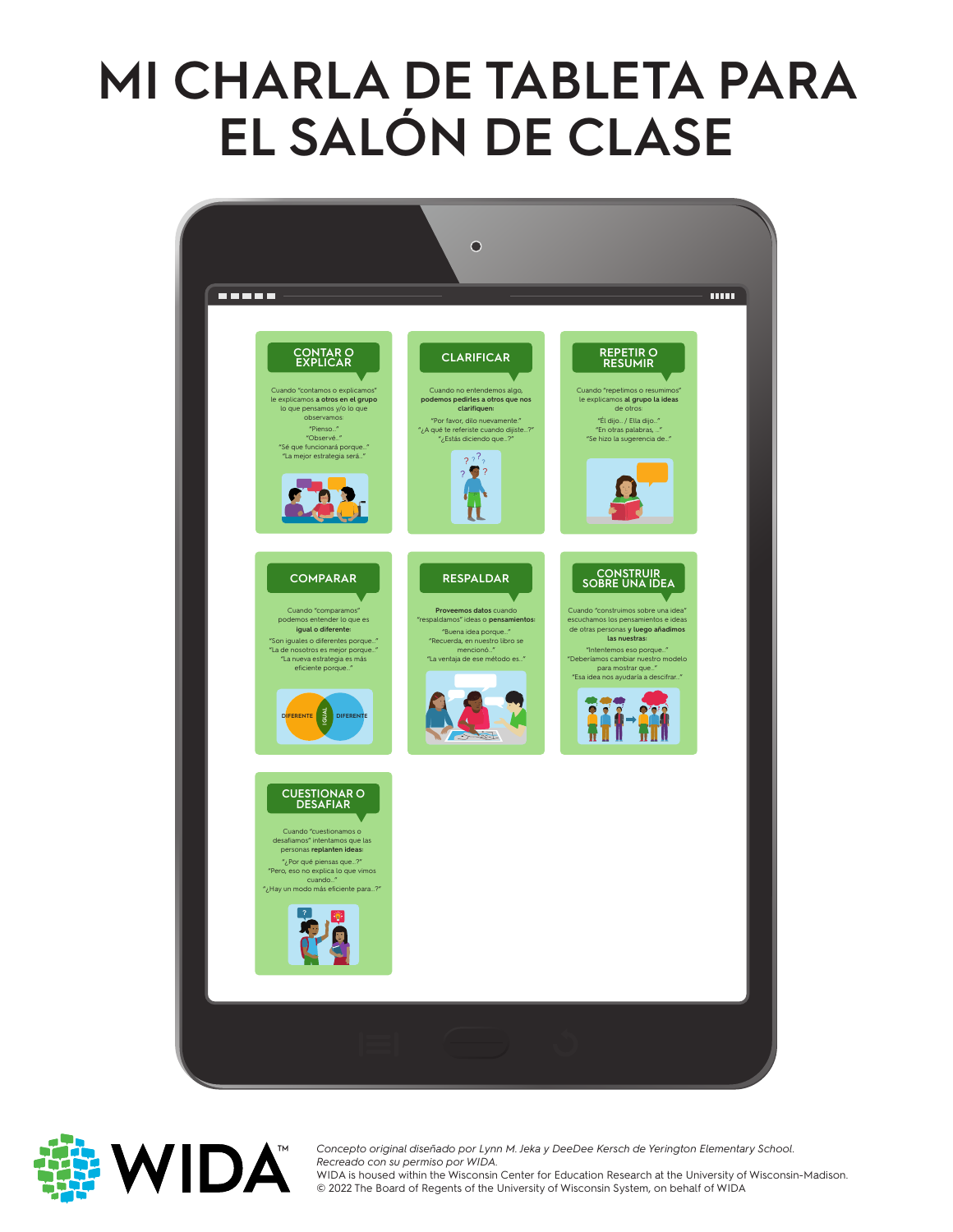#### **CONTAR O EXPLICAR**

Cuando "contamos o explicamos" le explicamos **a otros en el grupo**  lo que pensamos y/o lo que observamos:

"Pienso…" "Observé…" "Sé que funcionará porque…" "La mejor estrategia será…"





Concepto original diseñado por Lyni<br>*Recreado con su permiso por WIDA*. *Concepto original diseñado por Lynn M. Jeka y DeeDee Kersch de Yerington Elementary School.*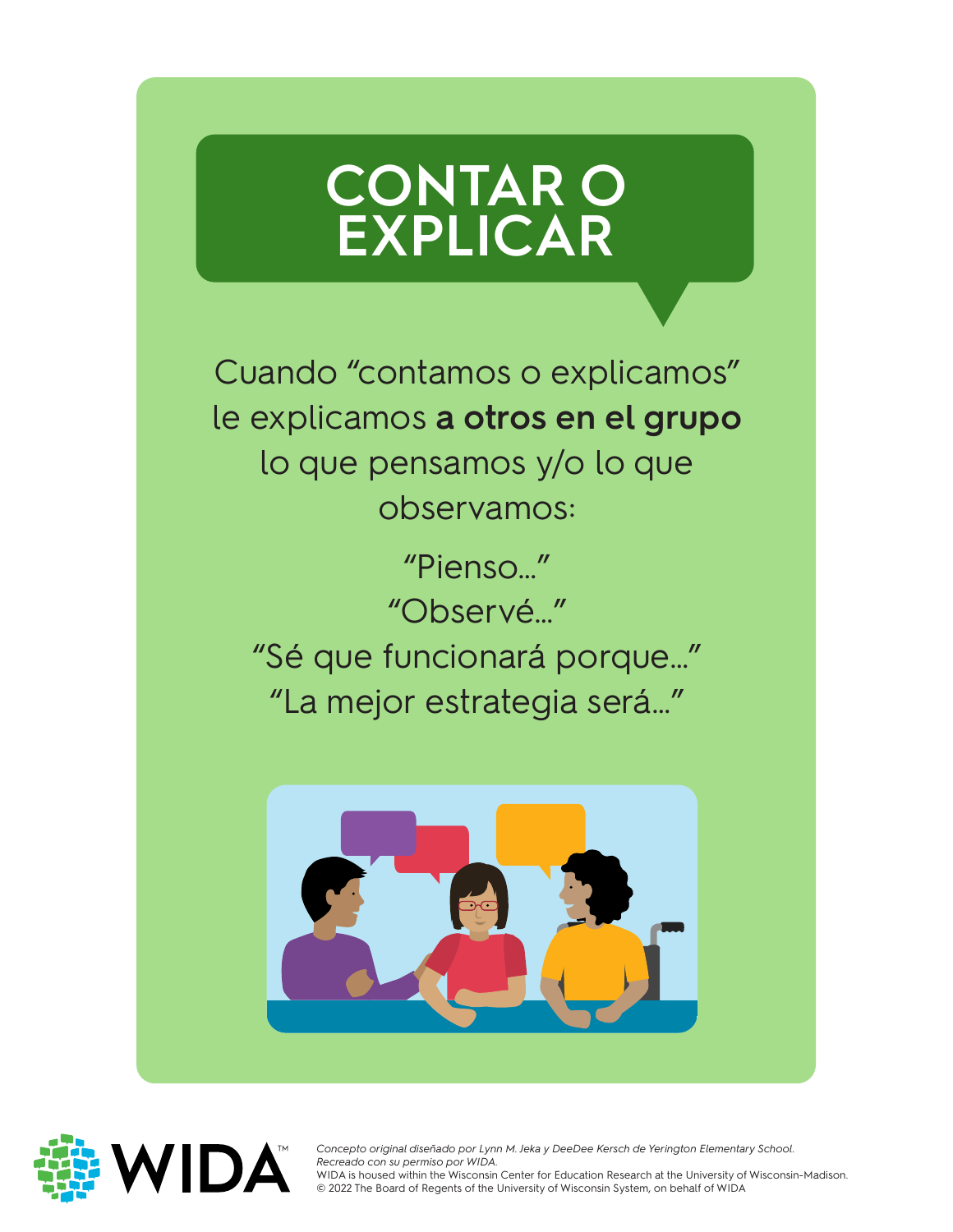# **CLARIFICAR**

#### Cuando no entendemos algo, **podemos pedirles a otros que nos clarifiquen:**

"Por favor, dilo nuevamente." "¿A qué te referiste cuando dijiste…?" "¿Estás diciendo que…?"





Concepto original diseñado por Lyni<br>*Recreado con su permiso por WIDA*. WIDA is housed within the Wisconsin Center for Education Research at the University of<br>© 2022 The Board of Regents of the University of Wisconsin System, on behalf of WIDA *Concepto original diseñado por Lynn M. Jeka y DeeDee Kersch de Yerington Elementary School.*  WIDA is housed within the Wisconsin Center for Education Research at the University of Wisconsin-Madison.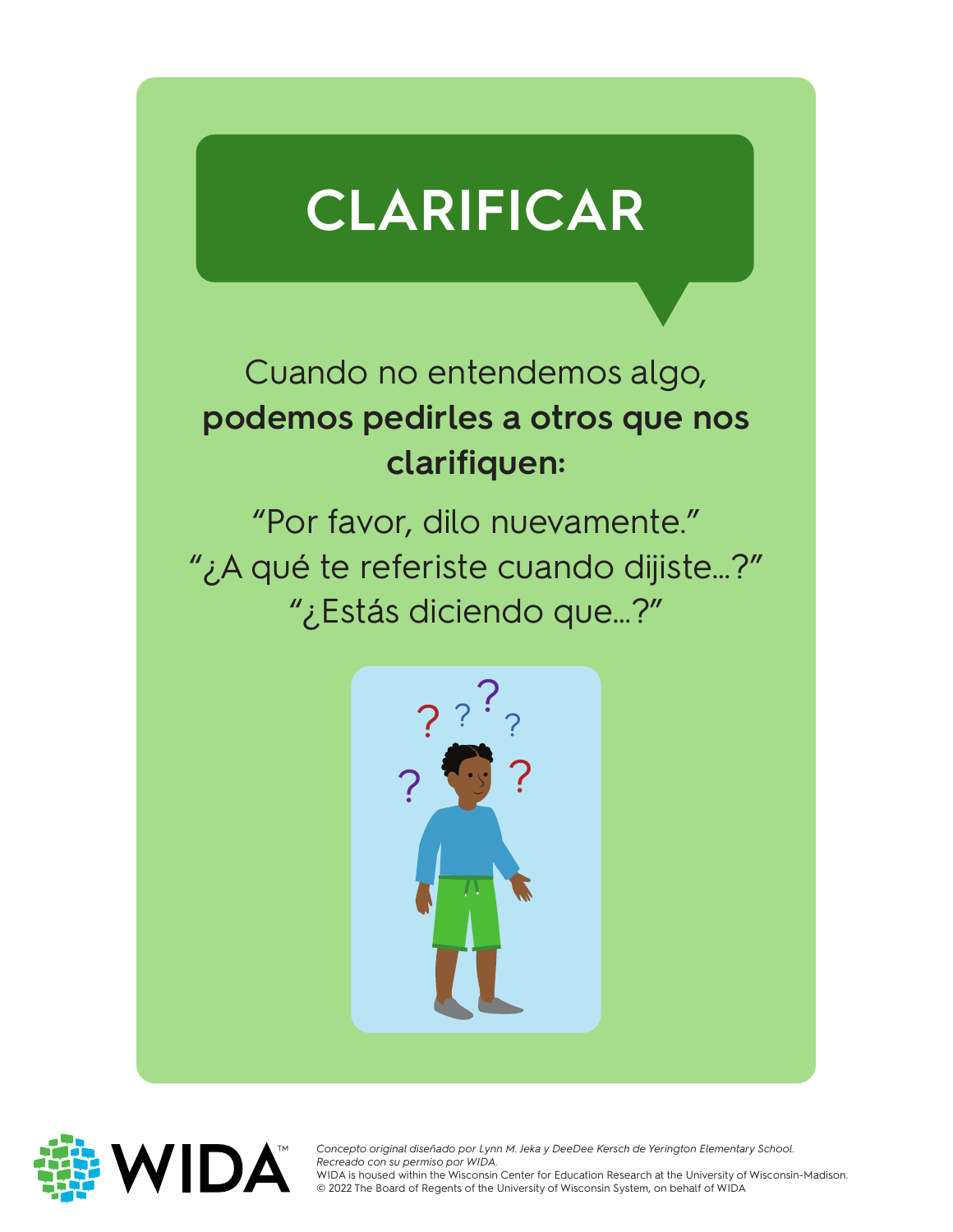### **REPETIR O RESUMIR**

Cuando "repetimos o resumimos" le explicamos **al grupo la ideas** de otros:

"Él dijo… / Ella dijo…" "En otras palabras, …" "Se hizo la sugerencia de…"





Concepto original diseñado por Lyni<br>*Recreado con su permiso por WIDA*. *Concepto original diseñado por Lynn M. Jeka y DeeDee Kersch de Yerington Elementary School.*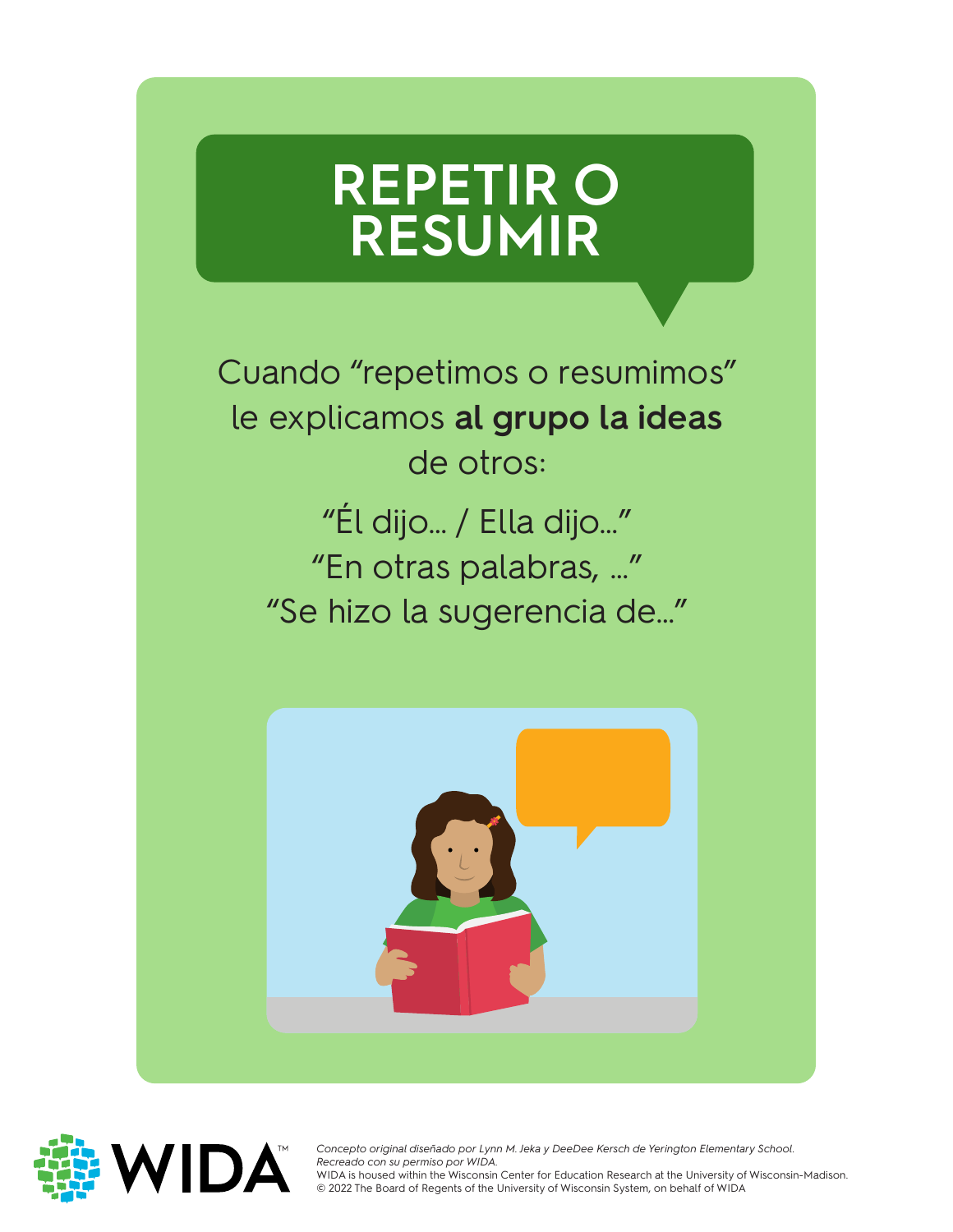# **COMPARAR**

Cuando "comparamos" podemos entender lo que es **igual o diferente:**

"Son iguales o diferentes porque…" "La de nosotros es mejor porque…" "La nueva estrategia es más eficiente porque…"





Concepto original diseñado por Lyni<br>*Recreado con su permiso por WIDA*. *Concepto original diseñado por Lynn M. Jeka y DeeDee Kersch de Yerington Elementary School.*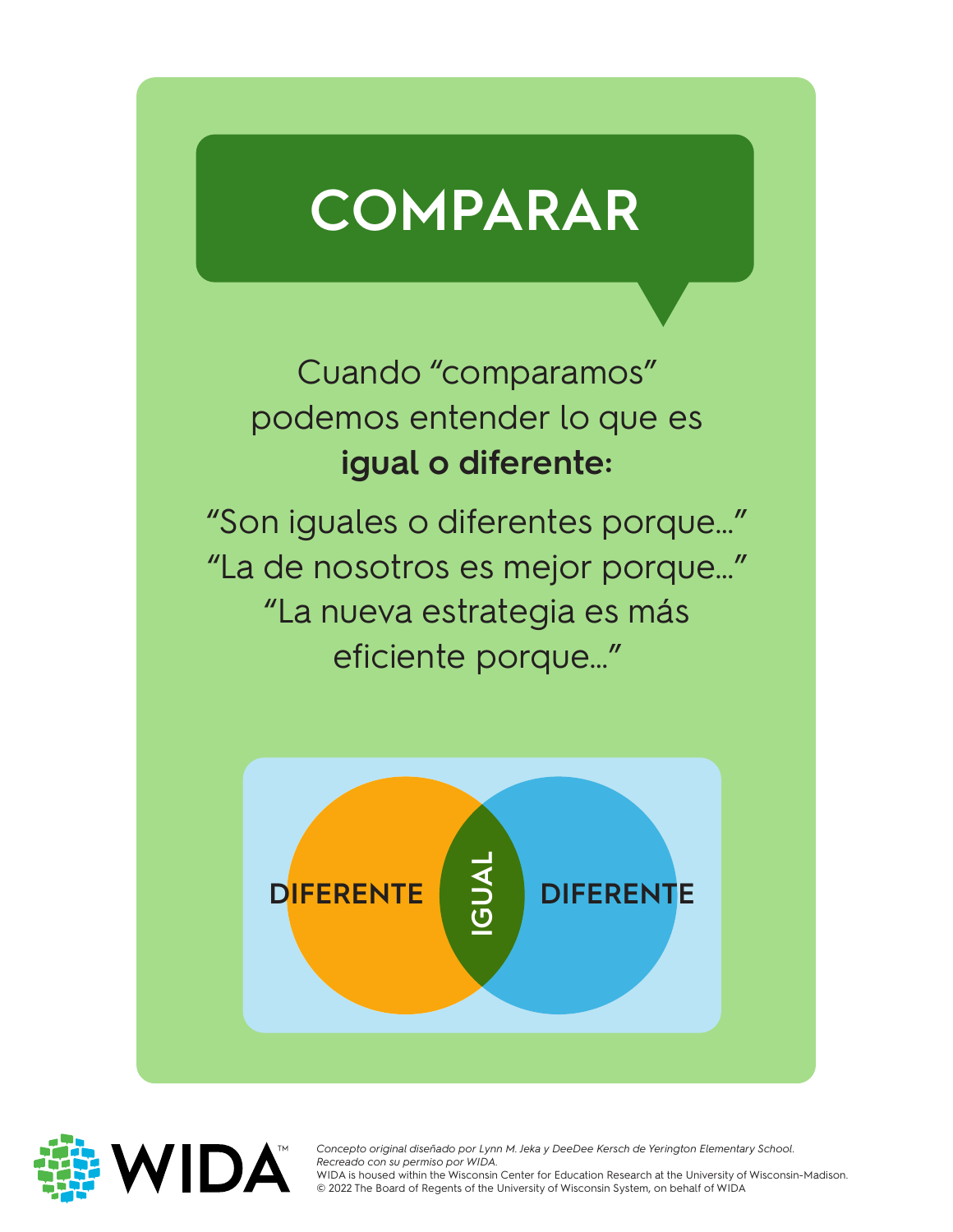# **RESPALDAR**

**Proveemos datos** cuando "respaldamos" ideas o **pensamientos:**

"Buena idea porque…" "Recuerda, en nuestro libro se mencionó…" "La ventaja de ese método es…"





Concepto original diseñado por Lynn M. Jeka y DeeDee Kersch de Yerington Elementary School.<br>Recreado con su permiso por WIDA. *Recreado con su permiso por WIDA.*

WIDA is housed within the Wisconsin Center for Education Research at the University of Wisconsin-Madison.<br>© 2022 The Board of Regents of the University of Wisconsin System, on behalf of WIDA © 2022 The Board of Regents of the University of Wisconsin System, on behalf of WIDA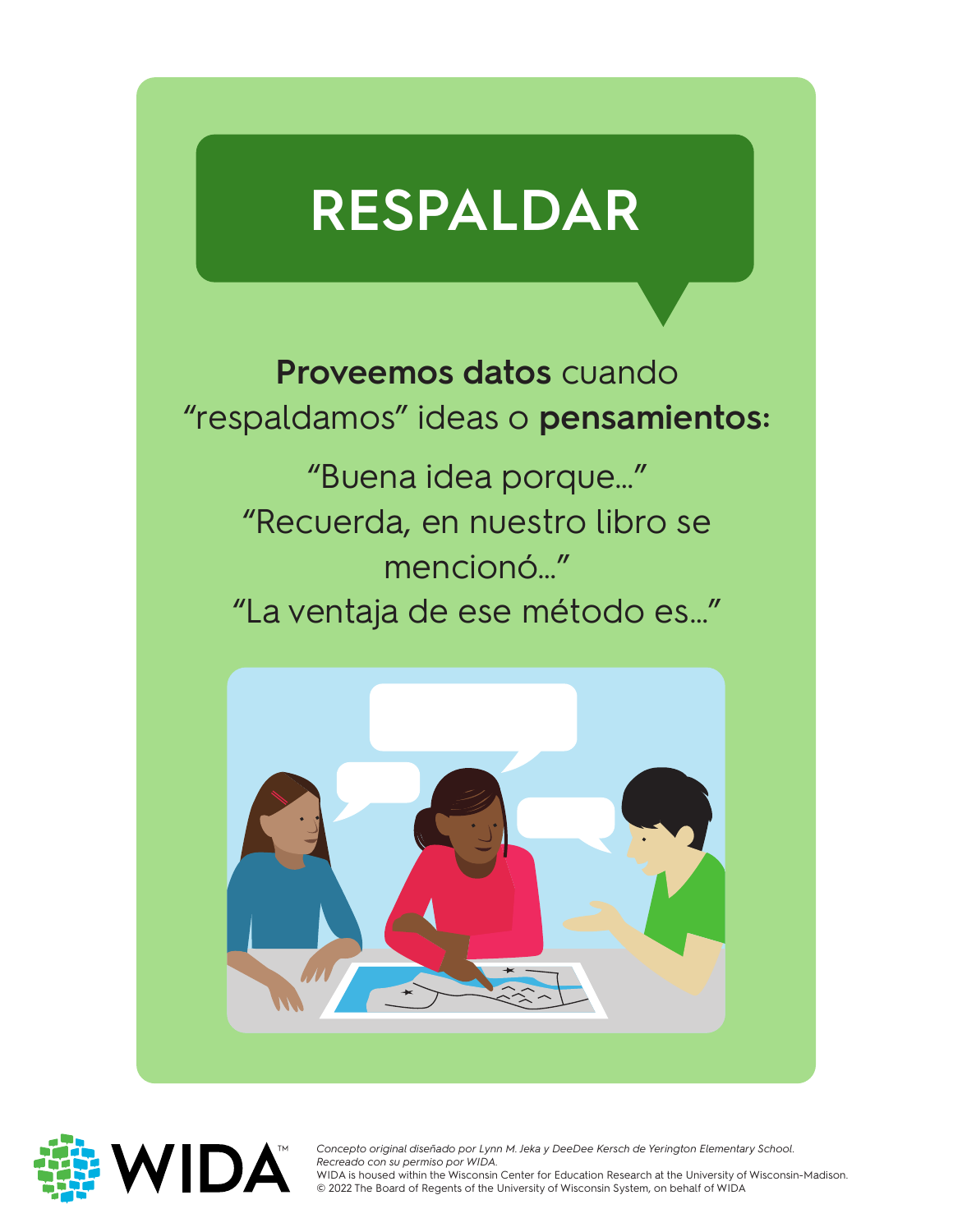### **CONSTRUIR SOBRE UNA IDEA**

Cuando "construimos sobre una idea" escuchamos los pensamientos e ideas de otras personas **y luego añadimos las nuestras:**

"Intentemos eso porque…" "Deberíamos cambiar nuestro modelo para mostrar que…" "Esa idea nos ayudaría a descifrar…"





Concepto original diseñado por Lyni<br>*Recreado con su permiso por WIDA*. *Concepto original diseñado por Lynn M. Jeka y DeeDee Kersch de Yerington Elementary School.*